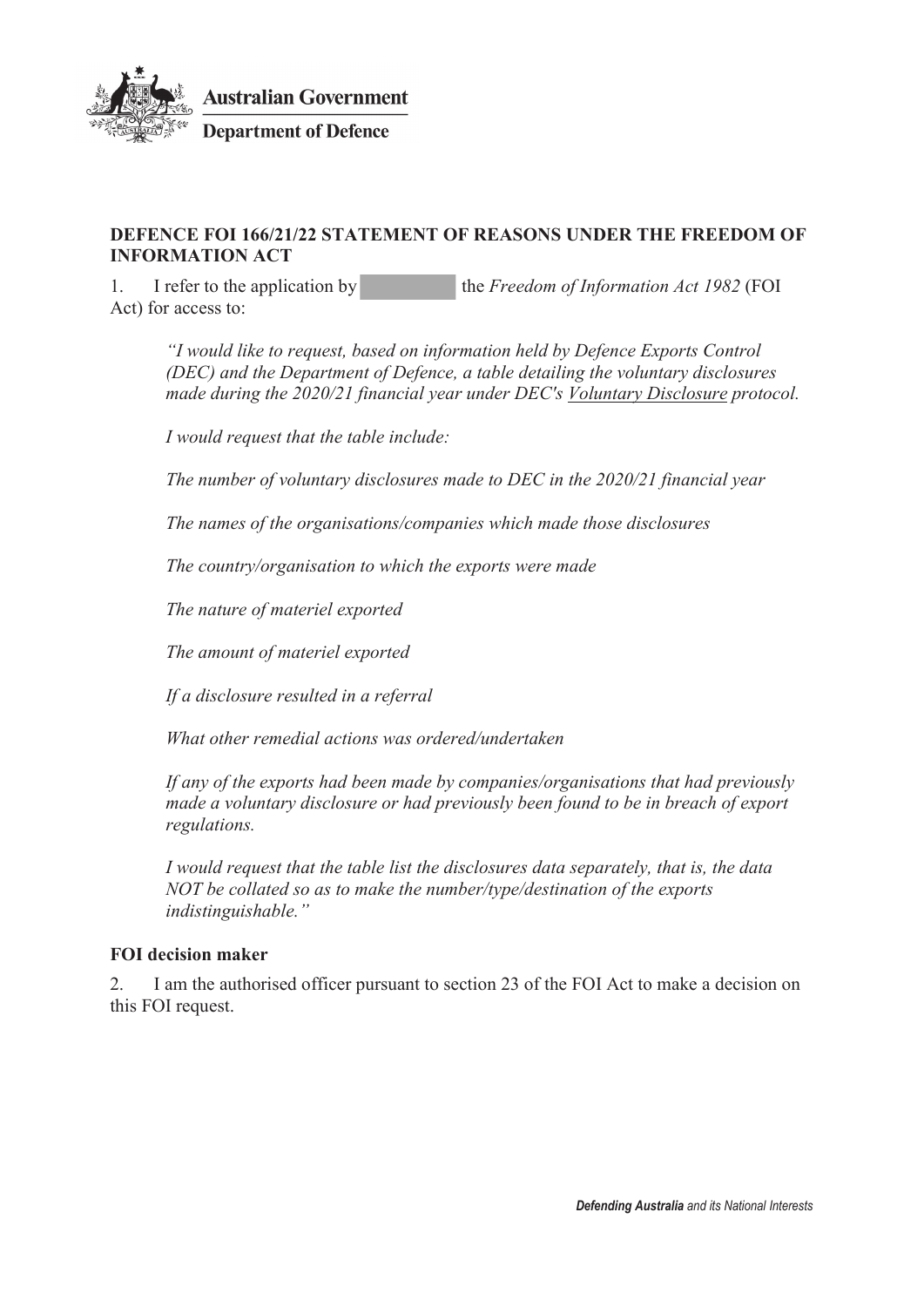## **Documents identified**

3. A document was generated under section 17 of the FOI Act matching the description of the request:

- A document was produced containing the information by using a computer or other equipment that is ordinarily available to the agency for retrieving or collating stored information  $s17(1)(i)$ , and
- Producing the document did not substantially and unreasonably divert resources of the agency from its other operations s17(2).

## **Decision**

4. I have decided to release the document created under section 17 of the FOI Act. In accordance with section 22 [access to edited copies with exempt or irrelevant matter deleted] under section 45 [material obtained in confidence], section 47 [commercially valuable information] section 47G [business affairs], section 33 [documents affecting national security, defence or international relations] and section 42 [documents subject to legal professional privilege] of the FOI Act.

## **Material taken into account**

- 5. In making my decision, I had regard to:
	- a. the terms of the request;
	- b. the content of the identified documents in issue;
	- c. relevant provisions in the FOI Act;
	- d. the Guidelines published by the Office of the Australian Information Commissioner under section 93A of the FOI Act (the Guidelines); and
	- e. information provided by DEC Branch within the Department of Defence.

### **Reasons for decision**

### **Section 45 - material obtained in confidence**

6. Where access has been denied under section 45 of the FOI Act, I consider that the material contained in the documents provided to DEC was communicated in confidence and its disclosure of source information would bring action for the breach of confidence.

7. Section 45(1) of the FOI Act states *"A document is an exempt document if it is disclosed under this Act would found an action, by a person (other than an agency, the Commonwealth, or Norfolk Island), for breach of confidence."*

8. In relation to a breach of confidence, the guidelines paragraphs 5.158 & 5.159 provide that

> *5.158 A breach of confidence is the failure of a recipient to keep information, which has been communicated in circumstances giving rise to the obligation of confidence, confidential. The FOI Act expressly preserves confidentiality where that confidentiality would be actionable at common law or in equity.*

> *5.159 To found an action for breach of confidence (which means that s45 would apply, the following five criteria must be satisfied in relation to the information:*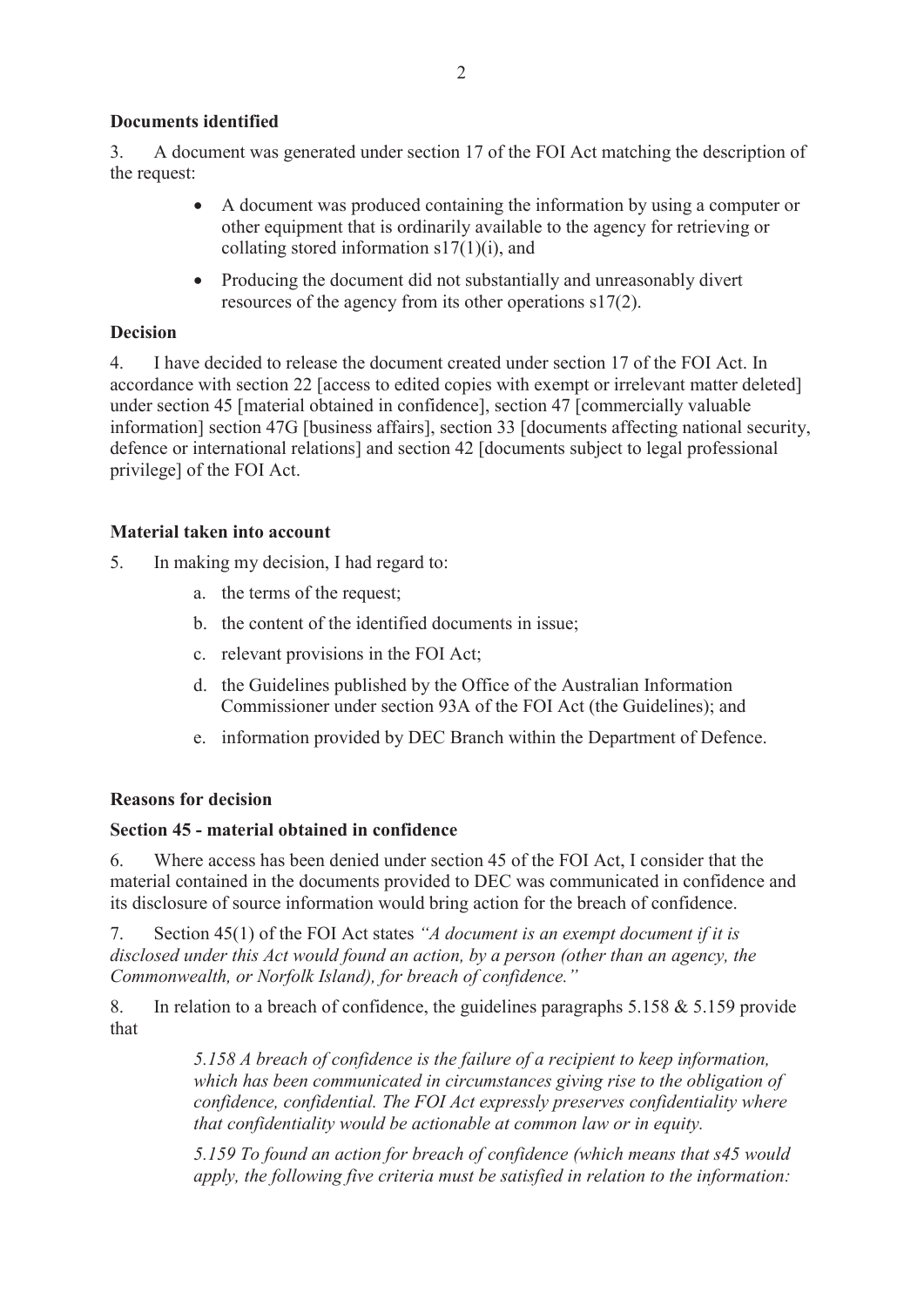- x *it must be specifically identified*
- *it must have the necessary quality of confidentiality*
- *it must have been communicated and received on the basis of a mutual understanding of confidence*
- *it must have bene disclosed or threatened to be disclosed, without authority*
- x *unauthorised disclosure of the information has or will cause detriment.*

9. Through examining the documents matching the request, I have formed the view that disclosure of the information would be a basis for an action to be brought against the Commonwealth for breaches of confidence, and for compensation to be sought for loss or damages arising from the disclosure. The information relating to organisations/companies in the documents and the nature of the goods exported / information supplied and the country that received the goods/information is confidential business information that has been provided to DEC in confidence as part of making a voluntary disclosure.

10. The courts in Australia have generally accepted that business information which an entity generates about its activities as being inherently confidential. This can include pricing, sales statistics, order details, customer and supplier lists, negotiation information and customer requirements.

11. In light of the above, I have decided that the specific material identified is exempt pursuant to section 45 of the FOI Act.

## **Sections 47 – commercially valuable information**

12. The information is of commercial value to the organisations/companies involved. Paragraph 5.204 of the Guidelines states that to be exempt under section 47(1)(b) a document must satisfy two criteria – it must contain information that has commercial value either to the agency or to another person or body; and the commercial value of the information would be, or could be reasonably expected to be, destroyed or diminished if it were disclosed.

13. The requested table of voluntary disclosures contains commercial information relating to specific goods or information exported or supplied and to the countries/organisation where exports were made. Additionally the nature or description of the goods exported / information supplied could uniquely identify the exporter as only a small number of Australian organisations/companies manufacture export or supply these items.

14. The nature or description of the goods/information exported or the name of the company, when combined with the information about the country or organisation to which the goods / information was provided, could uniquely identify the customer and diminish the commercial advantage of the exporter.

15. The release of such information could reasonably be expected to diminish the commercial advantage of those companies and could reveal potential market opportunities for competitors.

16. Therefore, I consider the release of such information would, or could reasonably be expected to, diminish commercial value and reveal trade secrets, and be exempt from release under section 47(1) of the FOI Act.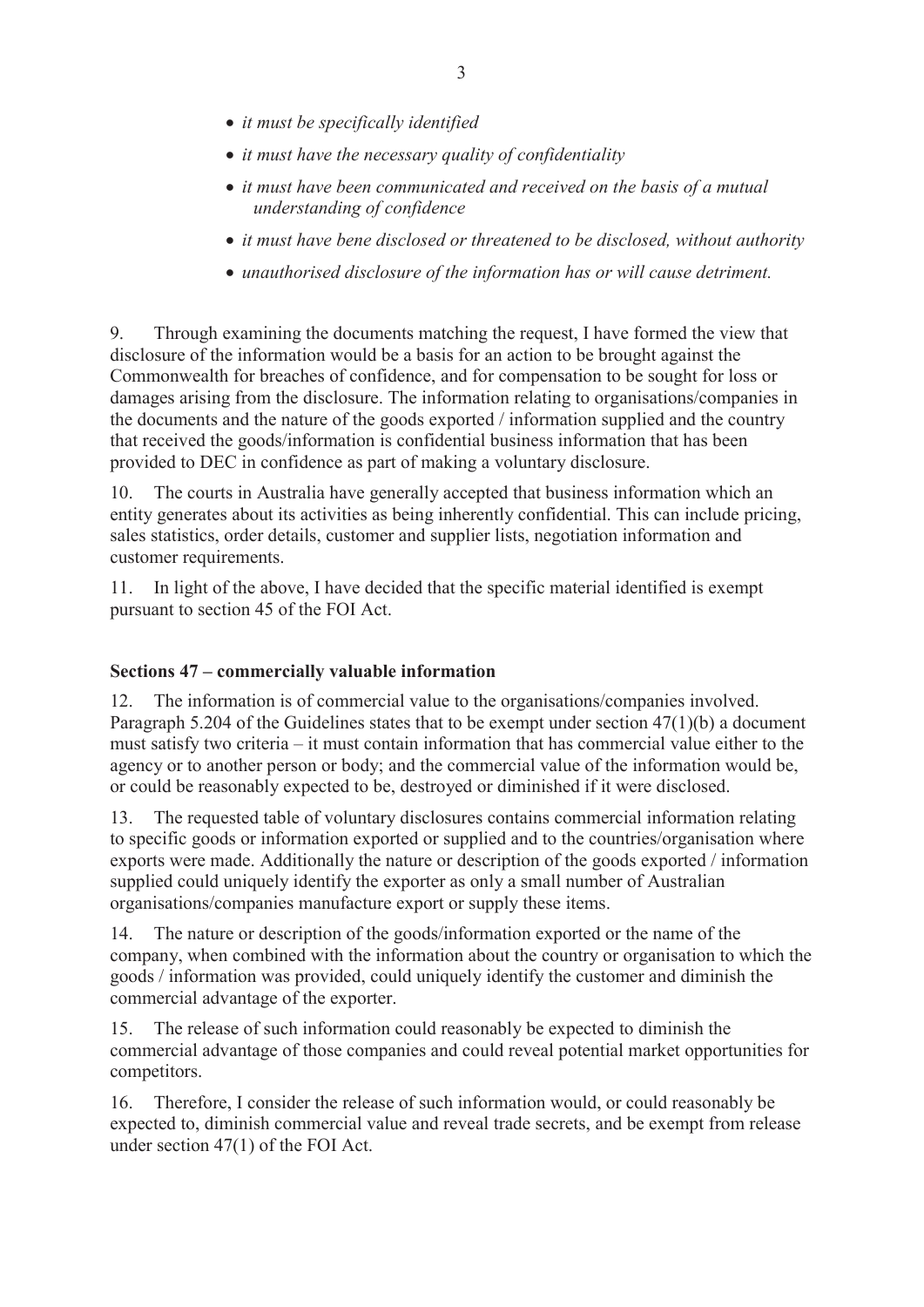### **Section 47G – Public interest conditional exemptions - Business affairs**

- 17. Where access has been denied under section 47G of the FOI Act relevantly states:
	- *1) A document is conditionally exempt if its disclosure under this Act would disclose information concerning a person in respect of his or her business or professional affairs or concerning the business, commercial or financial affairs of an organisation or undertaking, in a case in which the disclosure of the information:* 
		- *a. would, or could reasonably be expected to, unreasonably affect that person adversely in respect of his or her lawful business or professional affairs or that organisation or undertaking in respect of its lawful business, commercial or financial affairs.*

18. I note the use of the word 'could' in this provision requires no more than a degree of reasonableness being applied in deciding whether disclosure would cause the consequences specified.

19. In accordance with the section 27(3) of the FOI Act, in determining whether the disclosure of this information would involve the unreasonable disclosure of business information, I had regard to:

- a. the extent to which the information is well known;
- b. whether the person to whom the information relates is known to be (or to have been) associated with the matters dealt with in the information;
- c. the availability of the information from publicly available sources; and
- d. any other matters that the agency considers relevant.
- 20. Against those criteria, I found that:
	- a. the information is not well known to the broader community;
	- b. the information is not readily available from publicly accessible sources; and
	- c. the third party would likely object to the release.

21. In making my decision I had regard to the Guidelines, specifically 6.184 which notes, *'The operation of the business information exemption depends on the effect of disclosure rather than the precise nature of the information itself'*. It adds at 6.185, *'…it is intended to protect the interest of third parties dealing with the government.'*

22. I also considered paragraph 6.197 of Guidelines where it notes *'A document that discloses the kind of information … will be conditionally exempt if the disclosure could reasonably be expected to prejudice future supply of information to the Commonwealth…'*

*23.* Further, at 6.198 of the Guidelines it notes *'This limb of the conditional exemption comprises two parts:* 

- x *a reasonable expectation of a reduction in the quantity or quality of business affairs information to the government*
- the reduction will prejudice the operations of an agency'

24. The information in the voluntary disclosures relate to multiple companies' business and commercial affairs. Specifically the information pertains to commercial transactions that the companies have entered into. Disclosure of this information could unreasonably affect the company in respect of their lawful commercial affairs.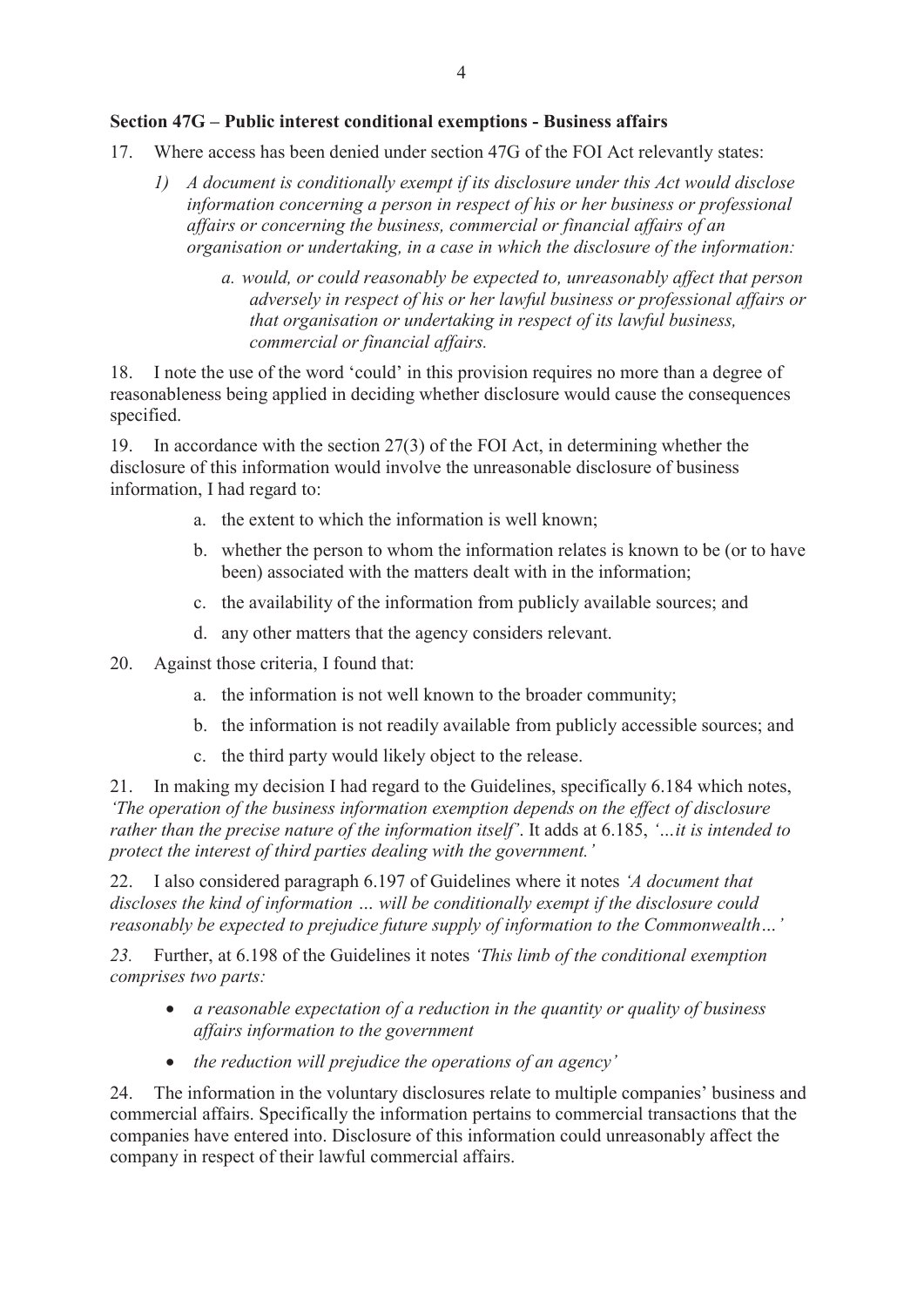25. Release of the information provided in a voluntary disclosure could reveal otherwise unknown viable market opportunities to a competitor. The loss of sales, including potential future repeat purchases, could have significant financial impact on the companies. This would prejudice the future supply of information to the Commonwealth for the purpose of the administration of Australian export controls laws.

26. Furthermore, it should be noted that should information contained in a voluntary disclosure be released organisations or companies may be more discerning about making voluntary disclosures and the information they disclose in voluntary disclosures due to concern about subsequent public release. This would prejudice the future supply of information to the Commonwealth for the purpose of the administration of Australian export controls laws.

27. Noting my findings, the information is exempt under section 47G of the FOI Act

# **Section 33 – Documents affecting national security, defence or international relations**

28. Section 33 of the FOI Act exempts a document if its disclosure under the Act would, or could reasonably be expected to, cause damage to:

- *i) the security of the Commonwealth;*
- *ii) the defence of the Commonwealth; or*
- *iii) the international relations of the Commonwealth.*
- 29. In relation to subsection 33(a)(iii) the Guidelines state:

# *International relations*

*5.36 The phrase 'international relations' has been interpreted as meaning the ability of the Australian Government to maintain good working relations with other governments and international organisations and to protect the flow of confidential information between them…* 

*5.37 The mere fact that a government has expressed concern about a disclosure is not enough to satisfy the exemption, but the phrase does encompass intangible or speculative damage, such as loss of trust and confidence in the Australian Government or one of its agencies. The expectation of damage to international relations must be reasonable in all the circumstances, having regard to the nature of the information; the circumstances in which it was communicated; and the nature and extent of the relationship. There must also be real and substantial grounds for the exemption that are supported by evidence. These grounds are not fixed in advance, but vary according to the circumstances of each case.* 

*5.38 For example, the disclosure of a document may diminish the confidence which another country would have in Australia as a reliable recipient of its confidential information, making that country or its agencies less willing to cooperate with Australian agencies in future. On the other hand disclosure of ordinary business communications between heath regulatory agencies revealing no more than the fact of consultation will not, of itself, destroy trust and confidence between agencies.* 

30. The Guidelines provide that the term 'reasonably expected' requires consideration of the likelihood of the predicted or forecast damage. In particular, at paragraph 5.27 the Guidelines indicate that there must be 'real' and 'substantial' grounds for expecting the damage to occur which can be supported by evidence or reasoning. A mere allegation or mere possibility of damage will be insufficient for the purposes of the exemption.